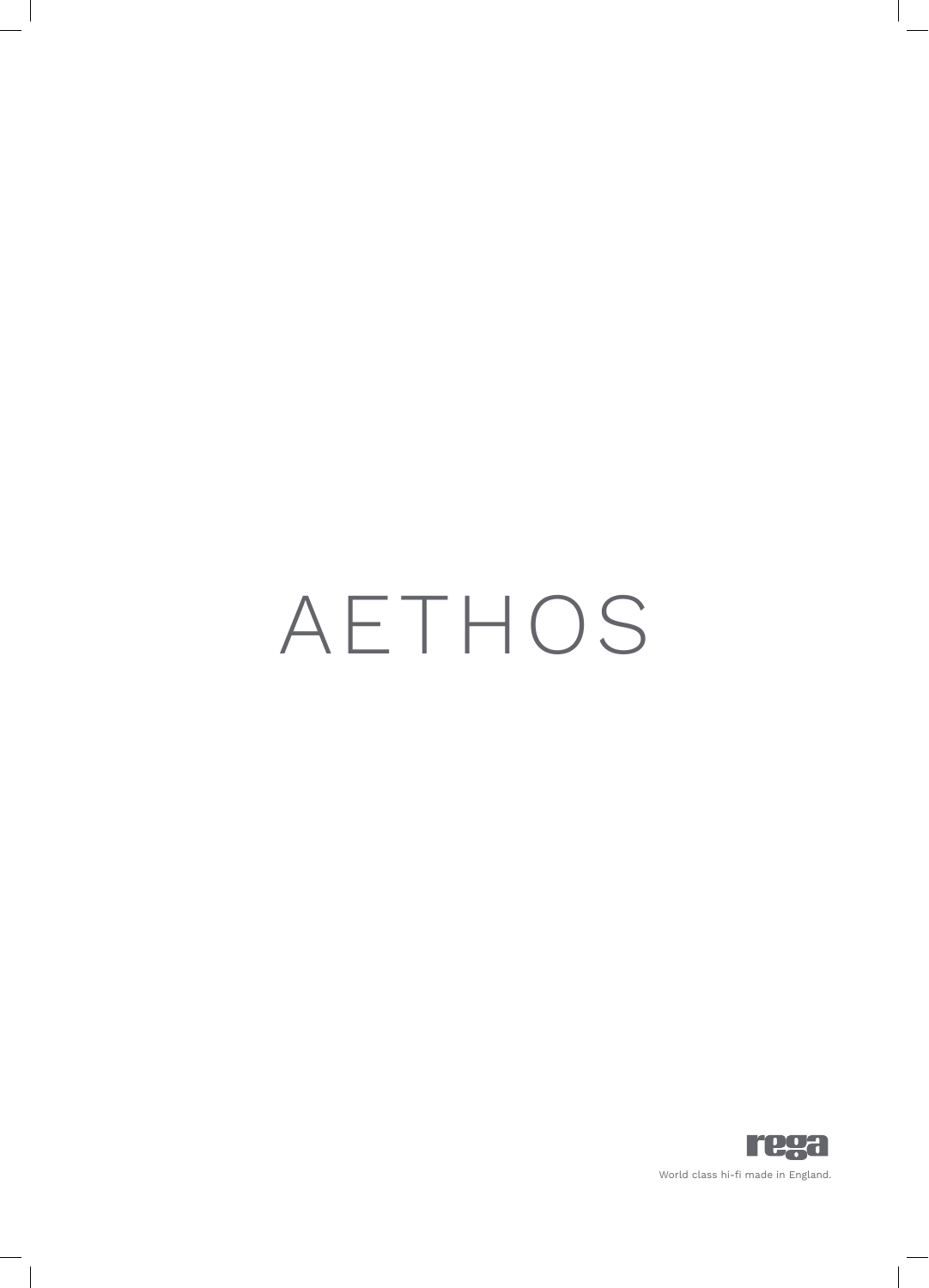English: For user instructions in your language, please visit www.rega.co.uk and go to the download section of your chosen product page.

Français: Pour obtenir les instructions aux utilisateurs dans votre langue, veuillez visiter www.rega.co.uk et vous rendre dans la section téléchargement de la page de votre produit choisi.

Deutsch: Eine Gebrauchsanleitung in Ihrer Sprache finden Sie auf www.rega.co.uk im Download-Bereich der Seite zu dem von Ihnen gewählten Produkt.

Italiano: Puoi trovare le istruzioni d'uso su www. rega.co.uk cliccando sulla sezione Download della pagina del prodotto scelto.

Español: Para encontrar las instrucciones de usuario en su idioma, visite www.rega.co.uk y en la sección de descargas encontrará el producto que ha elegido.

Português: Para instruções do utilizador no seu idioma, visite www.rega.co.uk e entre na secção de transferências da página do produto escolhido.

Nederlands: Ga voor verdere instructies in uw taal naar www.rega.co.uk en vervolgens naar de downloadsectie van de productpagina van uw keuze.

Dansk: Find brugsvejledningen på dit sprog ved at gå til www.rega.co.uk og fortsætte til downloadafsnittet på siden for det produkt, du har valgt.

Svenska: För bruksanvisning på ditt språk, besök www.rega.co.uk och gå till nedladdningssektionen på din valda produktsida.

Polski: Instrukcje użytkowania w danym języku są dostępne na stronie www.rega.co.uk, gdzie można ściągnąć część strony, której dotyczy wybrany produkt.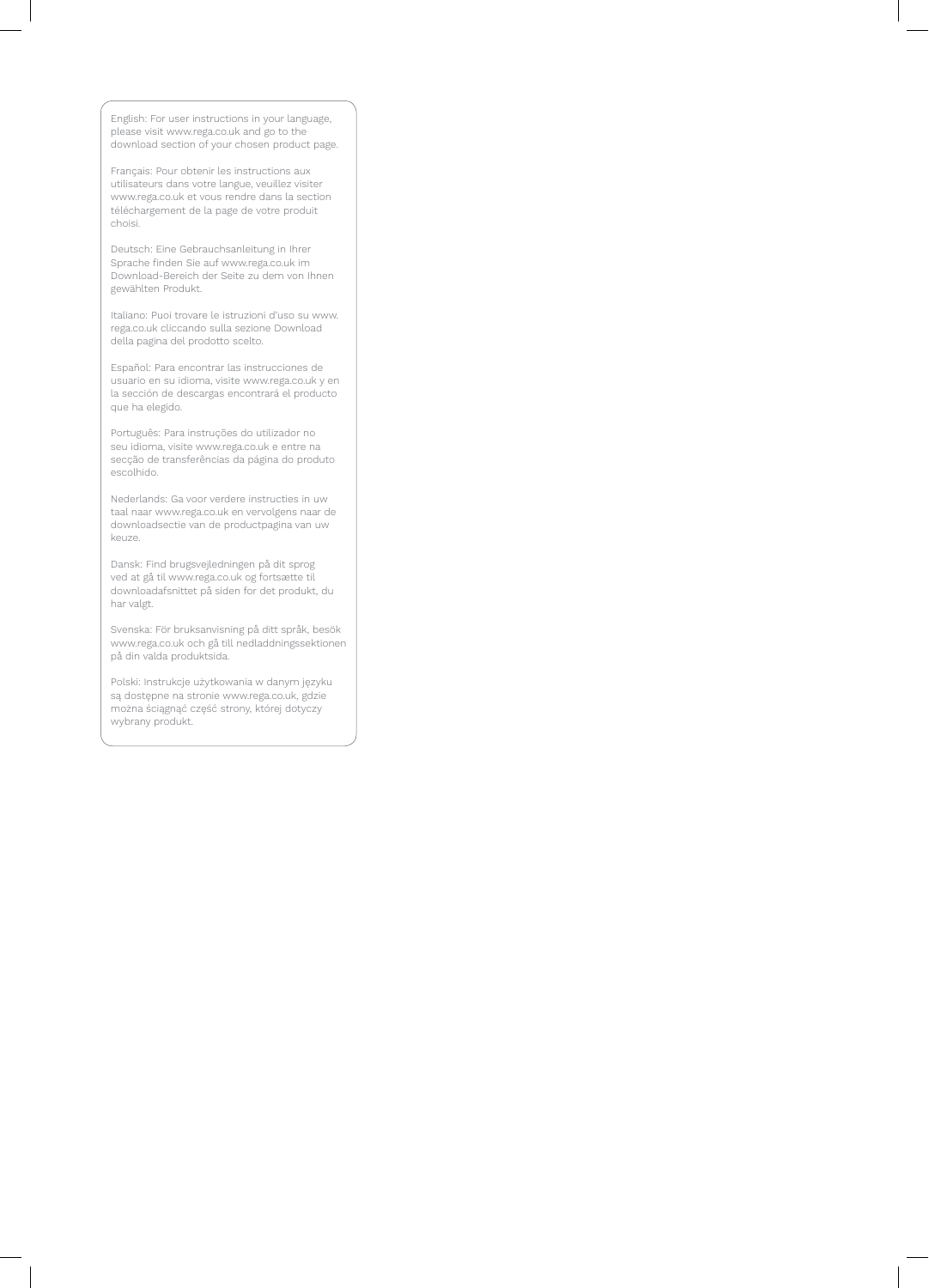#### Introduction

The Aethos stereo amplifier is housed in a brand new custom designed case. Employing four 160 W 16 Amp output transistors per channel, this delivers 125 W per channel into 8 Ω. The Aethos is a dual mono design using a custom wound toroidal transformer and regulated supplies for the sensitive amplification and driver stages. The pre-amplifier stage uses class-A discrete circuitry throughout. The Aethos is a no compromise product with one goal, to deliver your music as faithfully as possible.

AETHOS



 $(1)$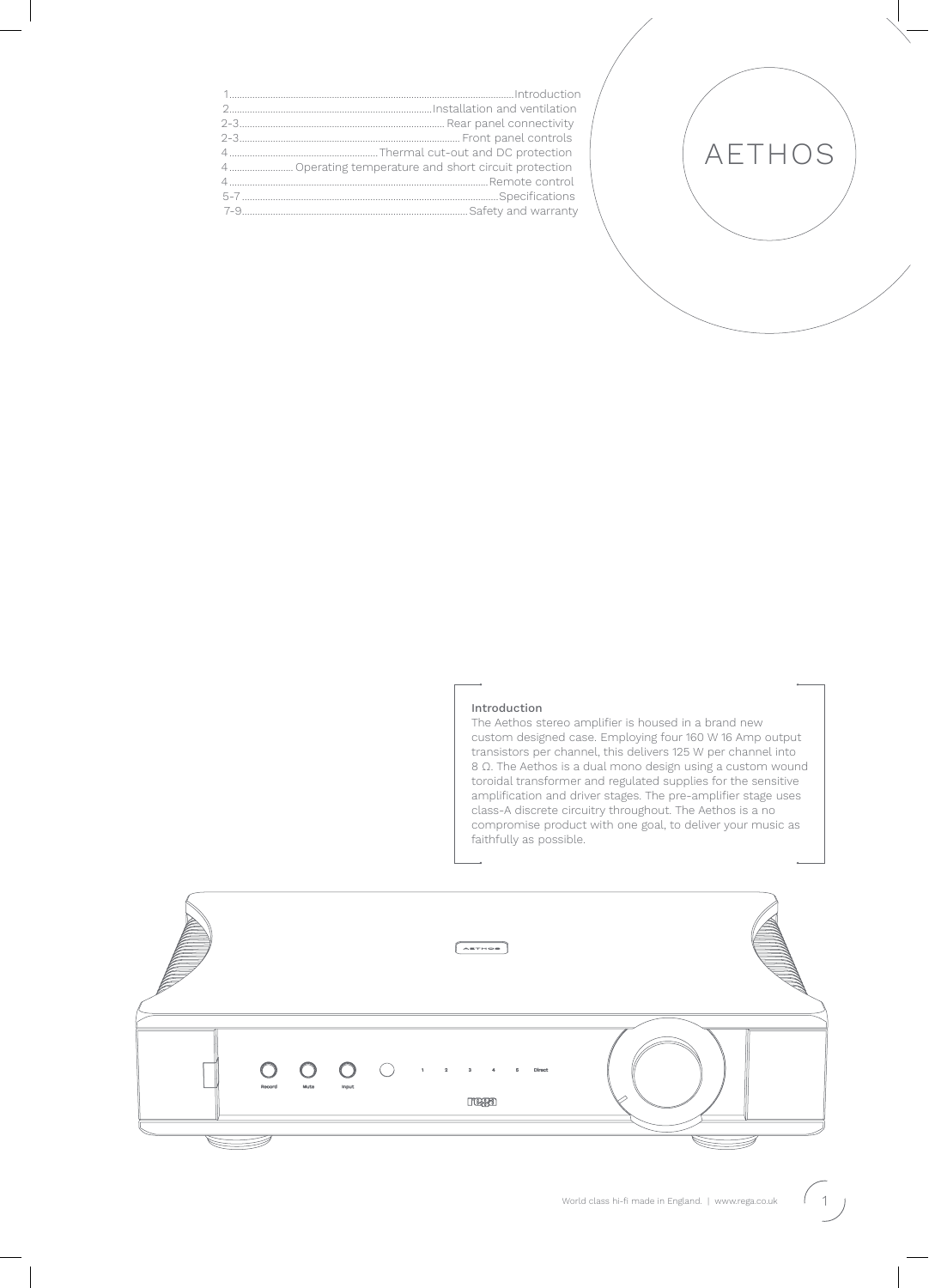#### Installation and ventilation

The AETHOS amplifier will work well on most surfaces, such as a shelf or a table, provided there is sufficient air around the heat sinks to prevent overheating. If using a turntable, avoid magnetic interference by positioning the amplifier as far away from the turntable and phono amplifier as possible. Keep other equipment away from the amplifier. Due to the layout of Rega's amplifier circuit designs, they are virtually insusceptible to electromagnetic interference, and by virtue of the case, emit practically no electromagnetic radiation. However, placing any electronic equipment, such as sensitive phono amplifiers close together may impair the performance of one or both items. Never stack other hi-fi components on top of the AETHOS.

WARNING: DO NOT TOUCH HEAT SINKS, THEY CAN BECOME VERY HOT.



The heat produced by the AETHOS amplifier is dispersed via the heat sinks mounted on either side of the product. Please ensure the side section is always exposed to allow for sufficient airflow resulting in adequate cooling of the amplifier. If the AETHOS is driven at high volume for a long period, it will become quite warm. This is entirely acceptable and as long as there is sufficient ventilation, the amplifier will continue to work normally. Never place the amplifier on carpets, rugs or bedding. Do not force objects into the unit's ventilation openings.

#### Rear panel connectivity

Line inputs 1 to 5 (1) – These inputs can be used for a DAC, CD player, network player, streamer, tuner etc. All inputs (other than the Direct input) are at standard analogue line level and can be used for any line level input.

Record input (2) and output (3) - This is a line level input and output intended for use with a recording device such as a CD/DVD recorder, MD, cassette & reel-to-reel tape recorder or sound card. Selecting the Record function on the amplifier front panel enables the input. This input is completely independent to inputs 1-5 and can be used to monitor the Record function and quality, without affecting the source being recorded. The output is a Record signal and is the same signal as selected by the main input selector 1-5 and is not affected by the volume control.

Record output link (4) - This output is in parallel to the Record output, and can be used to drive ancillary components like headphone amplifiers etc, when a signal unaffected by the volume control and selected by the main input selector is required.

Direct input (5) - This input is routed directly to the power amplifier input with no volume control. The intended use is with multi-channel systems, where the traditional two-channel system is used as the front speakers. This input can also be used with an external preamplifier if so desired. The sensitivity is 840 mV for maximum output. Power amplifier gain = 31.6 dB.

NOTE: The Direct input button is located on the supplied handset only. The direct LED (16) will light on the front panel when activated.

CAUTION: As this input has no volume control, if a source like a CD player is connected to this input, the speakers will be driven to their maximum. This could potentially damage the speakers.

#### Rear panel connectivity (continued)

Pre-amp output (6) - The pre-amplifier can drive at least 5 power amplifiers, sub bass units etc. The pre-amplifier output uses RCA type (phono) connectors. The output level is 840 mV with the rated line input level.

Speaker terminals (7 – right and 8 – left) - These are intended for use with 4-16 Ω speakers. Sustained use into speakers of less than 8 Ω could make the unit run warmer than normal.

Mains fuse (9) – see back panel for rating – IMPORTANT replace with same type and rating.

Mains power inlet (10) – Connect to mains supply – IMPORTANT observe voltage – see product/rating label for details.

#### Front panel controls

#### Powering up

Pressing the power switch (11) to the left of the control panel turns on the amplifier. The Rega logo (18) will illuminate red. After several seconds you may hear a gentle click, indicating that the switch-on relay has been released and the amplifier is ready for use. Always allow the AETHOS to fully power down (indicated by the power switch LED extinguishing after 2-3 seconds) before switching on again, so that the self-test circuitry can complete its reset cycle.

#### Record selection

The record input is selected by pressing the Record button (12) on the front panel, or via the remote control.

#### Mute

The mute function (13) mutes both the pre-amplifier and power amplifier speaker outputs and can be selected via the front panel or remote control.

#### Input selection

The inputs are selected by pressing the Input button (14) on the front panel. Repeatedly pressing the Input button will cycle through inputs 1-5. The selected input is indicated by the input LED's 1-5 on the front panel (16).

#### Headphone socket

The AETHOS is capable of driving all standard hi-fi headphones. The headphone output (15) has been characterized to match most commonly used headphones (see specifications for the output levels). When a headphone is inserted into the socket, the speakers will automatically be turned off. However, it is recommended to reduce the volume of the AETHOS before connecting any headphones to ensure they are not damaged and prevent any hearing damage.



WARNING: TO PREVENT POSSIBLE HEARING DAMAGE, DO NOT LISTEN TO HEADPHONES AT HIGH LEVELS FOR LONG PERIODS OF TIME.

#### Volume control

The volume of the amplifier can be adjusted using the volume control knob (17) on the amplifier and via the remote control handset. The control is motorised and will independently move when the remote control is used to control the volume.

2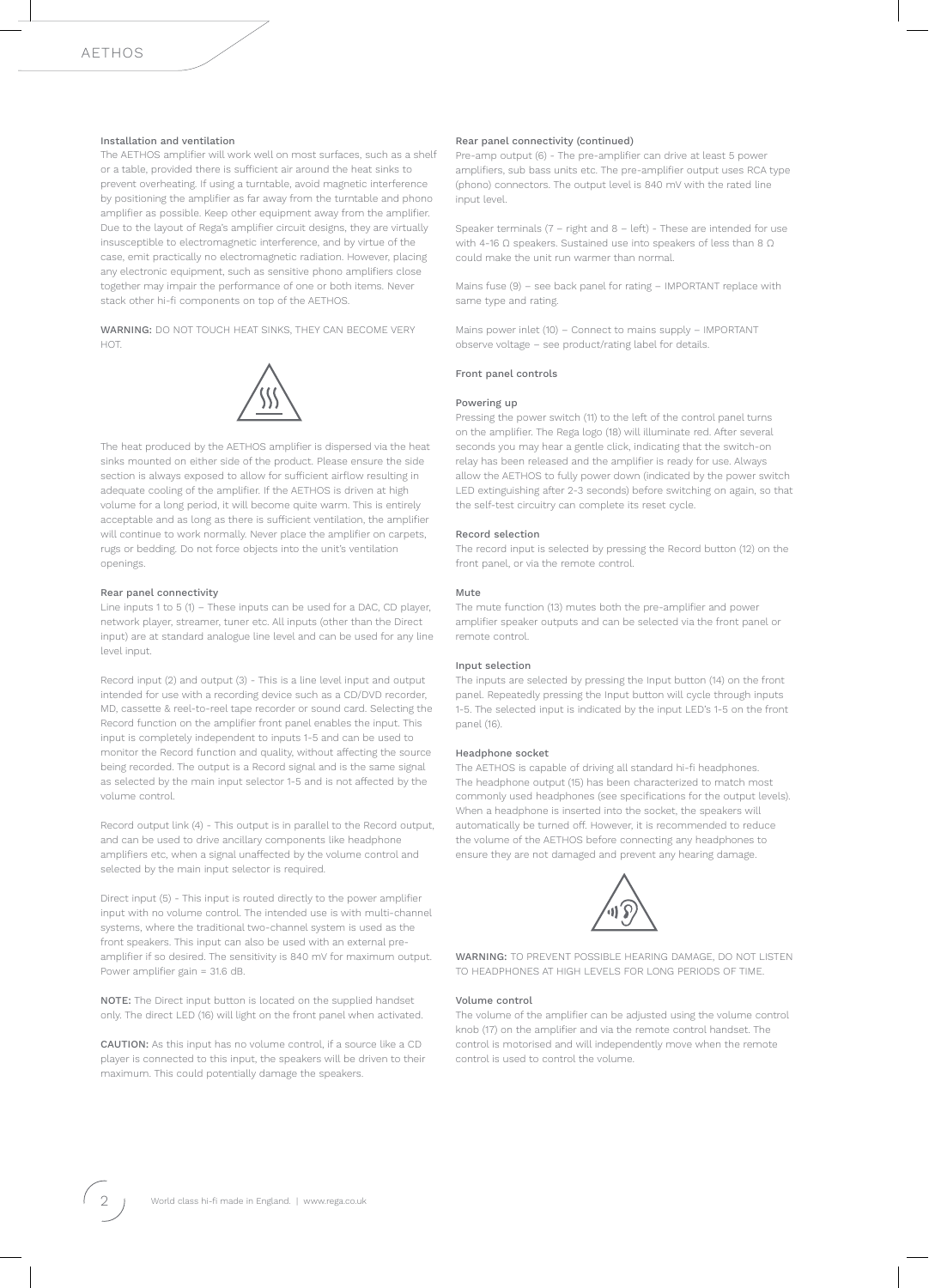Rear panel conectivity



Front panel controls

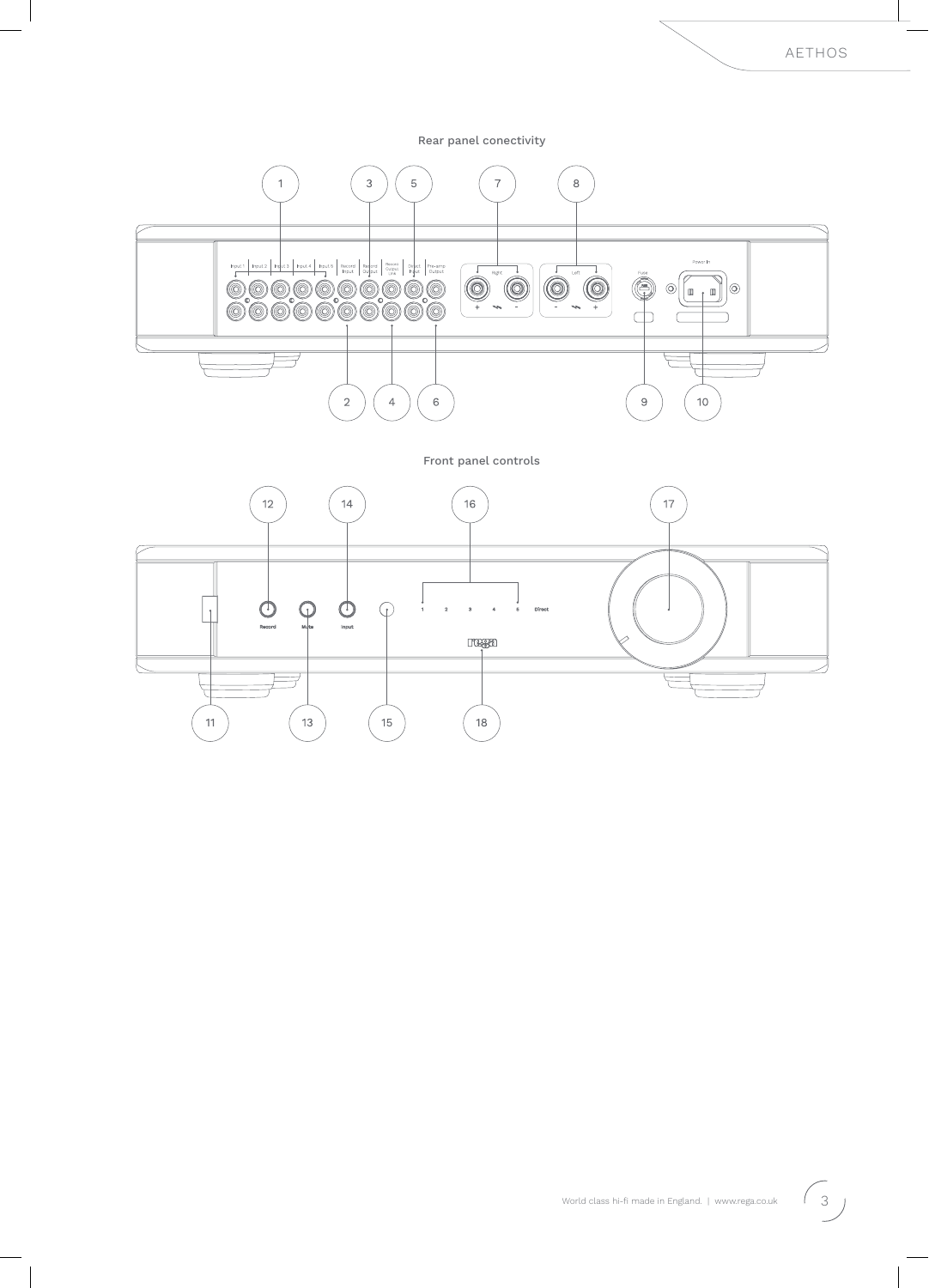#### Thermal cut-out and DC protection

If the amplifier reaches a temperature liable to cause internal electronic damage, a thermal protection sensor will shut the unit off. If this occurs, there will be no sound emitted from the speakers. The unit should be turned off for at least 10 minutes to allow for cooling. After this period, the amplifier should automatically reset and continue to work normally. If it does not, turn the unit off for a longer period, allowing complete cooling of the amplifier before retrying.

The thermal cutout should only occur with continuous high level driving of a difficult load. If it occurs under normal conditions, there could be a problem with insufficient airflow around the heat sinks or a fault with the loudspeakers. In this case it is advisable to contact your Rega dealer.

One of the design requirements of the AETHOS was to keep the capacitors in the signal path to a minimum to prevent unnecessary sound degradation. In order to achieve this requirement, the outputs of both the pre-amplifier and power amplifier (speaker) are DC coupled. A servo control is applied to the pre-amplifier. In the unlikely event of a circuit failure causing any one of the above outputs to produce an excessive DC voltage, the DC protection will activate within milliseconds, protecting any connected device.

#### Operating temperature and short circuit protection

The recommended ambient operating temperature is 5 °C to 35 °C. Allow adequate air circulation around the heat sinks on the left and right hand sides, as these are the heat sinks for the power amplifier and will run hot with high listening levels. This unit is intended for use in moderate climates.

If in the event that the speaker leads are shorted, the fold back short circuit protection will protect the output stage from excessive currents. This protection circuit is not placed in the audio signal path and therefore does not affect sound quality.

Warning: To reduce the risk of fire, electric shock or product damage, do not expose the unit to rain, moisture, dripping or splashing and ensure that no objects filled with liquids, such as vases, shall be placed upon it. Do not remove the case covers. There are no user serviceable parts inside.

No naked flame sources, such as lighted candles, should be placed on the apparatus.

#### Remote control

The Solaris system remote (supplied) is a system remote handset. It allows you to operate all the various remote controllable functions of this and many other Rega products (batteries included - 2 x AAA Alkaline).



4 World class hi-fi made in England. | www.rega.co.uk World class hi-fi made in England. | www.rega.co.uk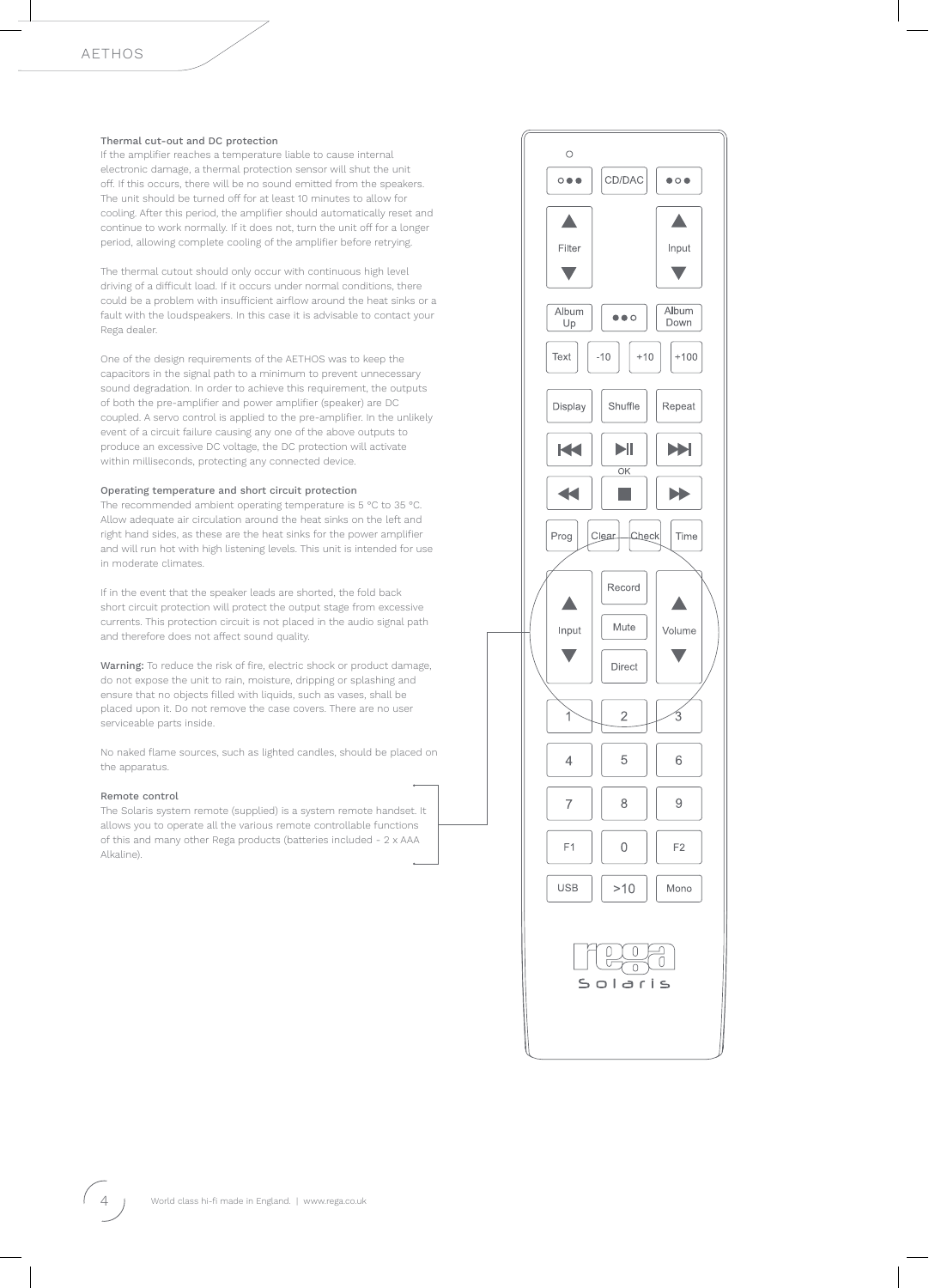# Specifications

English Power outputs at rated 230/115 V supply voltage:

125 W RMS both channels driven into the rated load of 8 Ω 156 W RMS both channels driven into 6 Ω

Note: Continued high level use into 6 Ω may cause the case to exceed 40 °C above the ambient temperature and activate the thermal shutdown.

#### leadphone output:

| .<br>______      |     |
|------------------|-----|
| No load<br>      | ヤノら |
| 22               | i.  |
| 54 C             |     |
| 300 O            |     |
| Source impedance |     |
|                  |     |

## Record output:

Record output level (with rated input levels) 219 mV<br>Record output impedance 360 Ω

## Pre-amp output: Pre-amp output level (with rated input levels) 840 mV Pre-amp output impedance 100 Ω

Input sensitivities for rated output level:

| Input 1-5 and record input sensitivity | 224 mV @ 17 kΩ                                  |
|----------------------------------------|-------------------------------------------------|
| Maximum input level                    | 11.5 V (record output amplifier overload point) |
| Direct input sensitivity               | 840 mV @ 50 kΩ                                  |
| Power amplifier gain                   | 31.6 dB                                         |
|                                        |                                                 |

#### Frequency response @ 100 W into 8 Ω: Line input 1-5 and record 10 Hz (-0.8 dB point) to 30 kHz (-0.5 dB point) Direct input 10 Hz (-0.8 dB point) to 50 kHz (-0.5 dB point)

THD+Noise @ 100 W into 8 Ω: Typically 0.007% @ 1 kHz (measurement bandwidth

|                   | 22 Hz to 30 kHz)                                                |
|-------------------|-----------------------------------------------------------------|
| Line input        | Typically 0.007% @ 1 kHz (measurement bandwidth                 |
|                   | 22 Hz to 30 kHz)                                                |
|                   |                                                                 |
| Power consumption | Maxiumum output: 415 W @ 230 V / 220 V / 115 V / 100 V into the |
|                   | rated load of 124 W RMS into 8 Ω                                |
| Fuse ratings      | T5 AL 250 V - 230 V / 50 Hz and 220 V / 60 Hz                   |
|                   | T8 AL 250 V - 115 V / 60 Hz and 100 V 50/60 Hz                  |
| Dimensions        | W 433 mm x H 95 mm x D 360 mm (including speaker terminals)     |
| Weight            | 175 ko                                                          |

#### Français

Sorties de puissance à la tension d'alimentation nominale de 230/115 V:<br>125 W RMS de deux canaux entraînés avec la charge nom<br>156 W RMS les deux canaux entraînés avec 6 O 125 W RMS les deux canaux entraînés avec la charge nominale de 8 Ω<br>156 W RMS les deux canaux entraînés avec 6 Ω

**Remarque :** Une utilisation continue à un niveau élevé en 6 Ω peut faire augmenter la température<br>du boîtier à plus de 40 °C au-dessus de la température ambiante et activer l'interrupteur<br>thermique.

#### Sortie du casque :

| Sortie du casque.   |  |
|---------------------|--|
| Pas de charge       |  |
| 32 <sup>C</sup>     |  |
| 54 $\Omega$         |  |
| 300 <sub>o</sub>    |  |
| Impédance de source |  |

#### Sortie enregistrement :

Niveau de sortie enregistrement (avec niveaux d'entrée nominaux) 219 mV Impédance de sortie enregistrement 560 Ω

#### Sortie pré-amplificateur :

Niveau de sortie pré-amplificateur (avec niveaux d'entrée nominaux) 840 mV Impédance de sortie pré-amplificateur 100 Ω

## Sensibilités d'entrée pour un niveau de sortie nominal :

Entrée 1-5 et sensibilité d'entrée enregistrement 224 mV @ 17 kΩ Niveau d'entrée maximal 11,5 V (point de saturation de la sortie 224 mV @ 17 k0<br>11,5 V (point de saturation de la sortie<br>enregistrement de l'amplificateur)<br>840 mV à 50 k0<br>31,6 dB Sensibilité d'entrée directe 840 mV à 50 kΩ Gain de l'amplificateur de puissance 31,6 dB Réponse de fréquence à 100 W en 8 Ω : Entrées de ligne 11 au languairement 10 Hz (point -0,8 dB) à 30 kHz (point -0,5 dB)<br>10 Hz (point -0,8 dB) à 50 kHz (point -0,5 dB) a 50 kHz (point -0,5 dB) DHT + bruit à 100 W en 8 Ω : Entrée directe (amplificateur de puissance uniquement) Typiquement 0,007% à 1 kHz (largeur de bande de mesure 22 Hz à 30 kHz)<br>Typiquement 0,007% à 1 kHz (largeur<br>de bande de mesure 22 Hz à 30 kHz) Consommation électrique Sortie maximale : 415 W à 230 V / 220 V / 115 V / 100 V avec la charge nominale de 124 W RMS en 8 Ω<br>Calibres des fusibles T5 AL 250 V - 230 V / 50 Hz et 220 V / 60 Hz<br>T6 AL 250 V - 115 V / 60 Hz et 100 V 50/60 Hz<br>Dimensions Largeur 433 mm x Hauteur 95 mm x Profondeur 360 mm (comprenant les bornes de haut-parleurs) Poids 17,5 kg

Deutsch Die Leistungsausgänge sind mit einer Versorgungsspannung von 230/115 V bemessen: 125 W RMS beide Kanäle werden mit der zulässigen Belastung von 8 Ω betrieben<br>156 W RMS beide Kanäle werden mit 6 Ω betrieben

H**inweis:** Die kontinuierliche Nutzung mit hohen Pegeln in 6 Ω kann zu einer Temperatur von über<br>40 °C führen, was über der Umgebungstemperatur liegt und die thermische Abschaltung auslöst.

#### Kopfhörerausgang:

| Keine Last       |       |
|------------------|-------|
| $32\Omega$       |       |
| 54 O             |       |
| $300 \Omega$     |       |
| Quellenimpedanz  | 109 C |
|                  |       |
| Aufnahmeausgang: |       |

## Aufnahmeausgangspegel (mit Bemessungs-Eingangspegeln) 219 mV Aufnahmeausgangsimpedanz 560 Ω

| Vorverstärkerausgang:<br>Vorverstärkerausgangspegel (mit Bemessungs-Eingangspegeln)<br>Vorverstärkerausgangsimpedanz | $840$ mV<br>ה ההו                                    |
|----------------------------------------------------------------------------------------------------------------------|------------------------------------------------------|
| Eingangsempfindlichkeiten für den Bemessungsausgangspegel:<br>Eingang 1-5 und Aufnahmeeingangsempfindlichkeit        | 224 mV @ 17 kΩ                                       |
| Maximaler Eingangspegel                                                                                              | 11.5 V (Überlastpunkt<br>Aufnahmeausgangsverstärker) |
| Empfindlichkeit des direkten Eingangs<br>Leistungsverstärkungsfaktor                                                 | 840 mV @ 50 kΩ<br>31.6 dB                            |

#### Frequenzgang @ 100 W in 8 Ω:

Line-Eingang 1-5 und Aufnahme 10 Hz (-0,8-dB-Punkt) bis 30 kHz (-0,5-dB-Punkt) Direkter Eingang 10 Hz (-0,8-dB-Punkt) bis 50 kHz (-0,5-dB-Punkt)

#### THD+Rauschen @ 100 W in 8 Ω:

|                   | Direkter Eingang (nur Leistungsverstärker) Normalerweise 0,007% @ 1 kHz                         |
|-------------------|-------------------------------------------------------------------------------------------------|
|                   | (Messungsbandbreite 22 Hz bis 30 kHz)                                                           |
| Line-Eingang      | Normalerweise 0,007% @ 1 kHz                                                                    |
|                   | (Messungsbandbreite 22 Hz bis 30 kHz)                                                           |
| Leistungsaufnahme | Maximale Leistung: 415 W @ 230 V / 220 V / 115 V / 100 V in die                                 |
|                   | Bemessungslast von 124 W RMS in 8 $\Omega$                                                      |
| Sicherungswerte   | T5 AL 250 V - 230 V / 50 Hz und 220 V / 60 Hz<br>T8 AL 250 V - 115 V / 60 Hz und 100 V 50/60 Hz |
| Ahmoreungan       | D 422 mm v U Q5 mm v T 260 mm (oincebließlich                                                   |

| Abmessungen | B 433 mm x H 95 mm x T 360 mm (einschließlich |
|-------------|-----------------------------------------------|
|             | Lautsprecheranschlüsse)                       |
| Gewicht     | 17.5 kg                                       |
|             |                                               |

#### Italiano

Uscite di potenza alla tensione di alimentazione nominale di 230/115 V: 125 W RMS entrambi i canali pilotati nel carico nominale di 8 Ω 156 W RMS entrambi i canali pilotati in 6 Ω

N.B: L'uso continuato ad alti livelli in 6 Ω può causare un riscaldamento della cassa sopra i 40 °C attivando così lo spegnimentoo termico.

#### Uscita cuffie:

| Senza carico        | フト               |
|---------------------|------------------|
| 32 <sub>C</sub>     |                  |
| 54 $\Omega$         |                  |
| 300 O               |                  |
| Impedenza del suono | 109 <sub>0</sub> |

#### Uscita di registrazione:

| Livello di uscita della registrazione (con livelli di ingresso nominali) | 219 mV  |
|--------------------------------------------------------------------------|---------|
|                                                                          |         |
| Impedenza di uscita della registrazione                                  | - 560 G |

#### Uscita preamplificatore:

Livello di uscita del preamplificatore (con livelli di ingresso nominali) 840 mV Impedenza di uscita del preamplificatore 100 Ω

## Sensibilità in ingresso per livelli di uscita nominali: Ingressi 1-5 e sensibilità in ingresso di registrazione 224 mV a 17 kΩ

| ingressi i-5 e sensibilità in ingresso di registrazione | 224 MW a 17 KW                                 |
|---------------------------------------------------------|------------------------------------------------|
| Livello di ingresso massimo                             | 11.5 V (punto di sovraccarico                  |
|                                                         | dell'amplificatore di uscita di registrazione) |
| Sensibilità ingresso diretto                            | 840 mV a 50 kO                                 |
| Guadagno dell'amplificatore di potenza                  | 31.6 dB                                        |

## Risposta di frequenza a 100 W in 8 Ω:

Ingresso in linea 1-5 e registrazione da 10 Hz (punto -0,8 dB) a 30 kHz (punto -0,5 dB) Ingresso diretto da 10 Hz (punto -0,8 dB) a 50 kHz (punto -0,5 dB)

## THD+Rumore a 100 W in 8 Ω:

| Ingresso diretto (solo amplificatore di potenza) |                                               | Tipicamente 0,007% a 1 kHz                                 |
|--------------------------------------------------|-----------------------------------------------|------------------------------------------------------------|
|                                                  |                                               | (ampiezza di banda misurazione da                          |
|                                                  |                                               | 22 Hz a 30 kHz)                                            |
| Ingresso di linea                                |                                               | Tipicamente 0,007% a 1 kHz                                 |
|                                                  |                                               | (ampiezza di banda misurazione da                          |
|                                                  |                                               | 22 Hz a 30 kHz)                                            |
|                                                  |                                               |                                                            |
| Consumo di energia                               |                                               | Uscita massima: 415 W a 230 V / 220 V / 115 V / 100 V in   |
|                                                  | carico nominale di 124 W RMS in 8 Ω           |                                                            |
| Potenza dei fusibili                             | T5 AI  250 V - 230 V / 50 Hz e 220 V / 60 Hz  |                                                            |
|                                                  | F8 AI  250 V - 115 V / 60 Hz e 100 V 50/60 Hz |                                                            |
|                                                  |                                               | L 433 mm x A 95 mm x P 360 mm (inclusi i terminali altopar |
| Peso                                             |                                               |                                                            |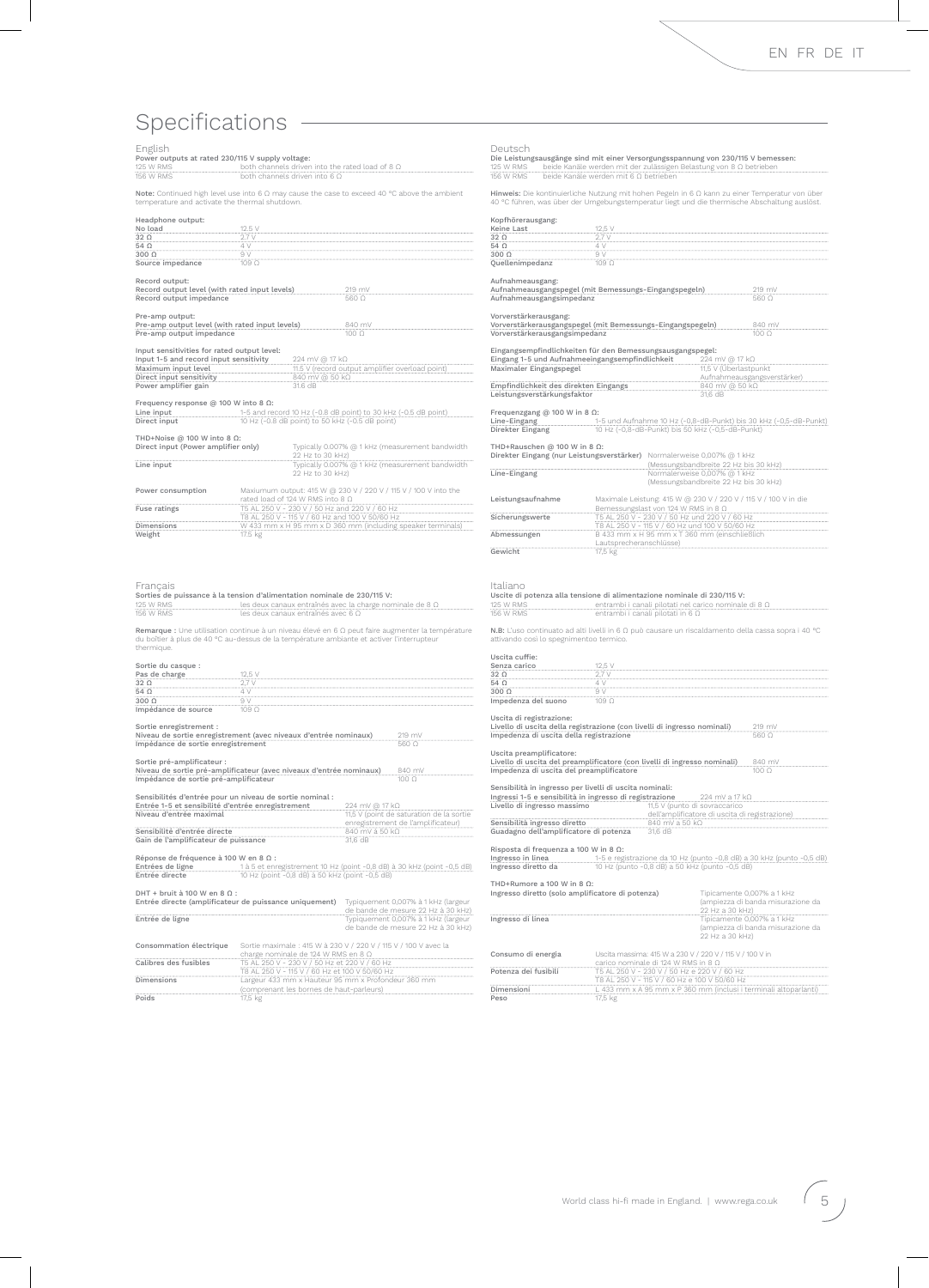| Español<br>125 W RMS<br><b>156 W RMS</b>                                                                                                                                 | Salidas de potencia a 230/115 V nominales de tensión de suministro:<br>ambos canales dirigidos a la carga nominal de 8 0<br>ambos canales dirigidos a 6 Ω |                                                                                                     | Nederlands<br>Vermogensuitgangen bij nominale voedingsspanning van 230/115 V:<br>125 W RMS<br><b>156 W RMS</b>                                                                                                                                                               |                                                                                                                                          | beide kanalen aangedreven in de nominale belasting van 8 0<br>beide kanalen aangedreven in 6 Q                      |                                 |
|--------------------------------------------------------------------------------------------------------------------------------------------------------------------------|-----------------------------------------------------------------------------------------------------------------------------------------------------------|-----------------------------------------------------------------------------------------------------|------------------------------------------------------------------------------------------------------------------------------------------------------------------------------------------------------------------------------------------------------------------------------|------------------------------------------------------------------------------------------------------------------------------------------|---------------------------------------------------------------------------------------------------------------------|---------------------------------|
|                                                                                                                                                                          | encima de la temperatura ambiente y activar el apagado térmico.                                                                                           | Nota: El uso a un nivel alto continuado a 6 $\Omega$ puede generar temperaturas de más de 40 °C por | Opmerking: Langdurig gebruik op een hoog niveau in 6 $\Omega$ kan ertoe leiden dat de temperatuur van<br>de behuizing tot 40 °C stijgt en de omgevingstemperatuur overschrijdt, waardoor de thermische<br>bescherming wordt geactiveerd en het apparaat wordt uitgeschakeld. |                                                                                                                                          |                                                                                                                     |                                 |
| Salida para auriculares:<br>Sin carga<br>$32\Omega$                                                                                                                      | 12,5 V<br>2.7V                                                                                                                                            |                                                                                                     | Hoofdtelefoonuitgang:<br>Geen belasting                                                                                                                                                                                                                                      | 12,5 V                                                                                                                                   |                                                                                                                     |                                 |
| 54 Ω                                                                                                                                                                     | 4 V                                                                                                                                                       |                                                                                                     | $32\Omega$                                                                                                                                                                                                                                                                   | 2.7V                                                                                                                                     |                                                                                                                     |                                 |
| 300Ω                                                                                                                                                                     | 9 V                                                                                                                                                       |                                                                                                     | $54\Omega$                                                                                                                                                                                                                                                                   | 4V                                                                                                                                       |                                                                                                                     |                                 |
| Impedancia de la fuente                                                                                                                                                  | 109 <sub>0</sub>                                                                                                                                          |                                                                                                     | 300 Ω                                                                                                                                                                                                                                                                        | 9V                                                                                                                                       |                                                                                                                     |                                 |
|                                                                                                                                                                          |                                                                                                                                                           |                                                                                                     | Bronimpedantie                                                                                                                                                                                                                                                               | 109 Ω                                                                                                                                    |                                                                                                                     |                                 |
| Salida del registro:<br>Impedancia de salida de grabación                                                                                                                | Nivel de salida del registro (con niveles de entrada nominales)                                                                                           | 219 mV<br>560 Ω                                                                                     | Opname-uitgang:<br>Uitgangsniveau opnames (met nominale ingangsniveaus)<br>Uitgangsimpedantie opnames                                                                                                                                                                        |                                                                                                                                          |                                                                                                                     | 219 mV<br>560 Ω                 |
| Salida pre-amp:<br>Impedancia de salida del pre-amp                                                                                                                      | Nivel de salida del pre-amp (con niveles de entrada nominales)                                                                                            | 840 mV<br>100 Ω                                                                                     | Voorversterkeruitgang:<br>Uitgangsniveau voorversterker (met nominale ingangsniveaus)                                                                                                                                                                                        |                                                                                                                                          |                                                                                                                     | 840 mV<br>100 Ω                 |
|                                                                                                                                                                          |                                                                                                                                                           |                                                                                                     | Uitgangsimpedantie voorversterker                                                                                                                                                                                                                                            |                                                                                                                                          |                                                                                                                     |                                 |
| Entrada 1-5 y sensibilidad de entrada de grabación                                                                                                                       | Sensibilidades de entrada para el nivel de salida nominal:                                                                                                | 224 mV @ 17 kΩ                                                                                      | Inganggevoeligheid voor nominaal uitgangsniveau:                                                                                                                                                                                                                             |                                                                                                                                          |                                                                                                                     |                                 |
| Nivel de entrada máximo                                                                                                                                                  |                                                                                                                                                           | 11,5 V (punto de sobrecarga del                                                                     | Input 1-5 and record input sensitivity                                                                                                                                                                                                                                       |                                                                                                                                          | 224 mV @ 17 kΩ                                                                                                      |                                 |
|                                                                                                                                                                          |                                                                                                                                                           | amplificador de salida del registro)                                                                | Maximum input level                                                                                                                                                                                                                                                          |                                                                                                                                          | 11,5 V (overbelastingspunt van de versterker van de                                                                 |                                 |
| Sensibilidad de entrada directa                                                                                                                                          |                                                                                                                                                           | 840 mV @ 50 kΩ                                                                                      |                                                                                                                                                                                                                                                                              |                                                                                                                                          | opname-uitgang)                                                                                                     |                                 |
| Ganancia del amplificador de potencia                                                                                                                                    |                                                                                                                                                           | 31,6 dB                                                                                             |                                                                                                                                                                                                                                                                              |                                                                                                                                          |                                                                                                                     |                                 |
|                                                                                                                                                                          |                                                                                                                                                           |                                                                                                     | Gevoeligheid directe ingang<br>Versterking eindversterker                                                                                                                                                                                                                    |                                                                                                                                          | 840 mV @ 50 kΩ<br>31,6 dB                                                                                           |                                 |
|                                                                                                                                                                          |                                                                                                                                                           |                                                                                                     |                                                                                                                                                                                                                                                                              |                                                                                                                                          |                                                                                                                     |                                 |
| Respuesta de frecuencia @ 100 W a 8 Ω:<br>Entrada de línea<br>Entrada directa                                                                                            | 10 Hz (punto de -0,8 dB) a 50 kHz (punto de -0,5 dB)                                                                                                      | 1-5 y grabación 10 Hz (punto de -0,8 dB) a 30 kHz (punto de -0,5 dB)                                | Frequentiebereik @ 100 W in 8 Ω:<br>Lijningang<br>Directe ingang                                                                                                                                                                                                             |                                                                                                                                          | 1-5 en opname 10 Hz (-0,8 dB punt) tot 30 kHz (-0,5 dB punt)<br>10 Hz (-0,8 dB punt) tot 50 kHz (-0,5 dB punt)      |                                 |
| THD+Ruido @ 100 W a 8 Ω:                                                                                                                                                 |                                                                                                                                                           |                                                                                                     |                                                                                                                                                                                                                                                                              |                                                                                                                                          |                                                                                                                     |                                 |
| Entrada directa (amplificador de potencia solamente)                                                                                                                     |                                                                                                                                                           | Normalmente 0,007% @ 1 kHz<br>(ancho de banda de medición 22 Hz                                     | THD+ruis @ 100 W naar 8 Ω:<br>Direct ingang (alleen eindversterker)                                                                                                                                                                                                          |                                                                                                                                          | Normaal 0,007% @ 1 kHz (meetbrandbreedte 22 Hz                                                                      |                                 |
|                                                                                                                                                                          |                                                                                                                                                           | a 30 kHz)                                                                                           |                                                                                                                                                                                                                                                                              |                                                                                                                                          | tot 30 kHz)                                                                                                         |                                 |
| Entrada de línea                                                                                                                                                         |                                                                                                                                                           | Normalmente 0,007% @ 1 kHz<br>(ancho de banda de medición 22 Hz<br>a 30 kHz)                        | Lijningang                                                                                                                                                                                                                                                                   |                                                                                                                                          | Normaal 0,007% @ 1 kHz (meetbrandbreedte 22 Hz<br>tot 30 kHz)                                                       |                                 |
|                                                                                                                                                                          |                                                                                                                                                           |                                                                                                     | Stroomverbruik                                                                                                                                                                                                                                                               |                                                                                                                                          | Maximale uitgang: 415 W @ 230 V / 220 V / 115 V / 100 V in de                                                       |                                 |
| Consumo energético                                                                                                                                                       |                                                                                                                                                           | Salida máxima: 415 W @ 230 V / 220 V / 115 V / 100 V en la carga                                    |                                                                                                                                                                                                                                                                              |                                                                                                                                          | nominale belasting van 124 W RMS naar 8 Q                                                                           |                                 |
|                                                                                                                                                                          | nominal de 124 W RMS en 8 Ω                                                                                                                               |                                                                                                     | Classificatie zekering                                                                                                                                                                                                                                                       |                                                                                                                                          | T5 AL 250 V - 230 V / 50 Hz en 220 V / 60 Hz                                                                        |                                 |
| Capacidad de los fusibles                                                                                                                                                | T5 AL 250 V - 230 V / 50 Hz y 220 V / 60 Hz                                                                                                               |                                                                                                     | Afmetingen                                                                                                                                                                                                                                                                   |                                                                                                                                          | T8 AL 250 V - 115 V / 60 Hz en 100 V 50/60 Hz<br>B 433 mm x H 95 mm x D 360 mm (inclusief luidsprekeraansluitingen) |                                 |
| Dimensiones                                                                                                                                                              | T8 AL 250 V - 115 V / 60 Hz y 100 V 50/60 Hz                                                                                                              |                                                                                                     | Gewicht                                                                                                                                                                                                                                                                      |                                                                                                                                          |                                                                                                                     |                                 |
| 17,5 kg<br>Peso                                                                                                                                                          |                                                                                                                                                           | An 433 mm x Al 95 mm x F 360 mm (incluyendo las terminales de los altavoces)                        | 17,5 kg                                                                                                                                                                                                                                                                      |                                                                                                                                          |                                                                                                                     |                                 |
| Português<br>Ambos os canais de 125 W RMS<br>Ambos os canais de 156 W RMS                                                                                                | As potências de saída são de uma tensão nominal de alimentação de 230/115 V:<br>acionados a 6 Ω                                                           | acionados a uma carga nominal de 8 0                                                                | Dansk<br>Effekter ved nominel strømforsyningsspænding på 230/115 V:<br>125 W RMS<br>156 W RMS                                                                                                                                                                                |                                                                                                                                          | med drift af begge kanaler ved en nominel belastning på 8 Q<br>med drift af begge kanaler ved 6 $\Omega$            |                                 |
|                                                                                                                                                                          | 40 °C acima da temperatura ambiente e ativar a proteção térmica.                                                                                          | Nota: Uma utilização continuada a um nível elevado a 6 Q poderá levar a que a caixa exceda os       | Bemærk: Kontinuerlig højtbelastet drift ved 6 0 kan forårsage, at kabinettet overstiger<br>omgivelsestemperaturen med 40 °C og aktiverer termosikringen.                                                                                                                     |                                                                                                                                          |                                                                                                                     |                                 |
| Saída de auscultadores:                                                                                                                                                  |                                                                                                                                                           |                                                                                                     | Hovedtelefonudgang:                                                                                                                                                                                                                                                          |                                                                                                                                          |                                                                                                                     |                                 |
| Sem carga                                                                                                                                                                | 12,5 V                                                                                                                                                    |                                                                                                     | Ingen belastning                                                                                                                                                                                                                                                             | 12,5 V                                                                                                                                   |                                                                                                                     |                                 |
| $32\Omega$                                                                                                                                                               | $2,7$ V                                                                                                                                                   |                                                                                                     | $32\Omega$                                                                                                                                                                                                                                                                   | $2,7$ V                                                                                                                                  |                                                                                                                     |                                 |
| 54 $\Omega$                                                                                                                                                              | 4 V                                                                                                                                                       |                                                                                                     | $54\Omega$                                                                                                                                                                                                                                                                   | 4V                                                                                                                                       |                                                                                                                     |                                 |
| 300 Ω                                                                                                                                                                    | 9V                                                                                                                                                        |                                                                                                     | 300 Ω                                                                                                                                                                                                                                                                        | 9 V                                                                                                                                      |                                                                                                                     |                                 |
| Impedância da fonte                                                                                                                                                      | 109 <sub>0</sub>                                                                                                                                          |                                                                                                     | Kildeimpedans                                                                                                                                                                                                                                                                | 109 Ω                                                                                                                                    |                                                                                                                     |                                 |
|                                                                                                                                                                          |                                                                                                                                                           |                                                                                                     |                                                                                                                                                                                                                                                                              |                                                                                                                                          |                                                                                                                     |                                 |
| Saída de gravação:<br>Impedância de saída de gravação                                                                                                                    | Nível de saída de gravação (com níveis nominais de entrada)                                                                                               | 219 mV<br>560 Ω                                                                                     | Optagelsesudgang:<br>Optagelsesudgangsniveau (med nominelle indgangsniveauer)<br>Optagelsesudgangsimpedans                                                                                                                                                                   |                                                                                                                                          |                                                                                                                     | 219 mV<br>560 Ω                 |
|                                                                                                                                                                          |                                                                                                                                                           |                                                                                                     |                                                                                                                                                                                                                                                                              |                                                                                                                                          |                                                                                                                     |                                 |
| Saída de pré-amplificador:<br>Impedância de saída do pré-amplificador                                                                                                    | Nível de saída do pré-amplificador (com níveis nominais de entrada)                                                                                       | 840 mV<br>$100\Omega$                                                                               | Forforstærkerudgang:<br>Forforstærkerudgangsniveau (med nominelle indgangsniveauer)<br>Forforstærkerudgangsimpedans                                                                                                                                                          |                                                                                                                                          |                                                                                                                     | 840 mV<br>$100 \Omega$          |
|                                                                                                                                                                          | Sensibilidades de entrada para o nível nominal de saída:                                                                                                  |                                                                                                     | Indgangsfølsomheder for nominelt udgangsniveau:                                                                                                                                                                                                                              |                                                                                                                                          |                                                                                                                     |                                 |
|                                                                                                                                                                          |                                                                                                                                                           |                                                                                                     |                                                                                                                                                                                                                                                                              |                                                                                                                                          |                                                                                                                     |                                 |
| Entradas 1-5 e sensibilidade de entrada de gravação<br>Nível de entrada máximo                                                                                           |                                                                                                                                                           | 224 mV a 17 kΩ<br>11,5 V (ponto de sobrecarga do                                                    | Følsomhed for indgang 1-5 og optagelsesindgang<br>Maksimalt indgangsniveau                                                                                                                                                                                                   |                                                                                                                                          | 224 mV ved 17 kΩ                                                                                                    | 11,5 V (overstyringsniveau for  |
|                                                                                                                                                                          |                                                                                                                                                           | amplificador de saída de gravação)                                                                  |                                                                                                                                                                                                                                                                              |                                                                                                                                          |                                                                                                                     | forstærkerens optagelsesudgang) |
| Sensibilidade de entrada direta                                                                                                                                          |                                                                                                                                                           | 840 mV a 50 kΩ                                                                                      | Følsomhed for direkte indgang                                                                                                                                                                                                                                                |                                                                                                                                          | 840 mV ved 50 kQ                                                                                                    |                                 |
| Ganho do amplificador de potência                                                                                                                                        |                                                                                                                                                           | 31,6 dB                                                                                             | Effektforstærkerens forstærkning                                                                                                                                                                                                                                             |                                                                                                                                          | 31,6 dB                                                                                                             |                                 |
| Resposta de frequência a 100 W a 8 Ω:                                                                                                                                    |                                                                                                                                                           |                                                                                                     | Frekvensrespons ved 100 W og 8 Ω:                                                                                                                                                                                                                                            |                                                                                                                                          |                                                                                                                     |                                 |
| Entradas de linha<br>Entrada direta de                                                                                                                                   | 10 Hz (ponto -0,8 dB) a 50 kHz (ponto -0,5 dB)                                                                                                            | 1-5 e gravação de 10 Hz (ponto -0,8 dB) a 30 kHz (ponto -0,5 dB)                                    | Linjeindgang                                                                                                                                                                                                                                                                 | $-0,5$ dB)                                                                                                                               | 1-5 og optagelse 10 Hz (punkt på -0,8 dB) til 30 kHz (punkt på                                                      |                                 |
|                                                                                                                                                                          |                                                                                                                                                           |                                                                                                     | Direkte indgang                                                                                                                                                                                                                                                              |                                                                                                                                          | 10 Hz (punkt på -0,8 dB) til 50 kHz (punkt på -0,5 dB)                                                              |                                 |
| THD+Ruído a 100 W em 8 Ω:<br>Entrada direta (apenas amplificador de potência)                                                                                            |                                                                                                                                                           | Geralmente, 0,007% a 1 kHz (largura<br>de banda de 22 a 30 kHz)                                     | Samlet harmonisk forvrængning + støj ved 100 W og 8 Ω:<br>Direkte indgang (kun effektforstærker)                                                                                                                                                                             |                                                                                                                                          | Typisk 0,007% ved 1 kHz (målt ved båndbredde på                                                                     |                                 |
| Entrada de linha                                                                                                                                                         |                                                                                                                                                           | Geralmente, 0,007% a 1 kHz (largura<br>de banda de 22 a 30 kHz)                                     | Linjeindgang                                                                                                                                                                                                                                                                 |                                                                                                                                          | 22 Hz til 30 kHz)<br>Typisk 0,007% ved 1 kHz (målt ved båndbredde på                                                |                                 |
|                                                                                                                                                                          |                                                                                                                                                           |                                                                                                     |                                                                                                                                                                                                                                                                              |                                                                                                                                          | 22 Hz til 30 kHz)                                                                                                   |                                 |
| Consumo de energia                                                                                                                                                       |                                                                                                                                                           | Potência máxima: 415 W a 230 V / 220 V / 115 V / 100 V na carga                                     |                                                                                                                                                                                                                                                                              |                                                                                                                                          |                                                                                                                     |                                 |
| Potências de fusíveis                                                                                                                                                    | nominal de 124 W RMS a 8 Ω                                                                                                                                |                                                                                                     | Strømforbrug                                                                                                                                                                                                                                                                 |                                                                                                                                          | Maksimalt output: 415 W ved 230 V / 220 V / 115 V / 100 V ved en                                                    |                                 |
| T5 AL 250 V - 230 V / 50 Hz e 220 V / 60 Hz<br>T8 AL 250 V - 115 V / 60 Hz e 100 V 50/60 Hz<br>Dimensões<br>433 mm de largura x 95 mm de altura x 360 mm de profundidade |                                                                                                                                                           | Sikringsværdier                                                                                     |                                                                                                                                                                                                                                                                              | nominel belastning på 124 W RMS ved 8 Ω<br>T5 AL 250 V - 230 V / 50 Hz og 220 V / 60 Hz<br>T8 AL 250 V - 115 V / 60 Hz og 100 V 50/60 Hz |                                                                                                                     |                                 |
|                                                                                                                                                                          | (incluindo os terminais da coluna)                                                                                                                        |                                                                                                     | Mål                                                                                                                                                                                                                                                                          |                                                                                                                                          | B 433 mm x H 95 mm x D 360 mm (inkl. højttalerstik)                                                                 |                                 |
| Peso                                                                                                                                                                     | 17,5 kg                                                                                                                                                   |                                                                                                     | Vægt                                                                                                                                                                                                                                                                         | 17,5 kg                                                                                                                                  |                                                                                                                     |                                 |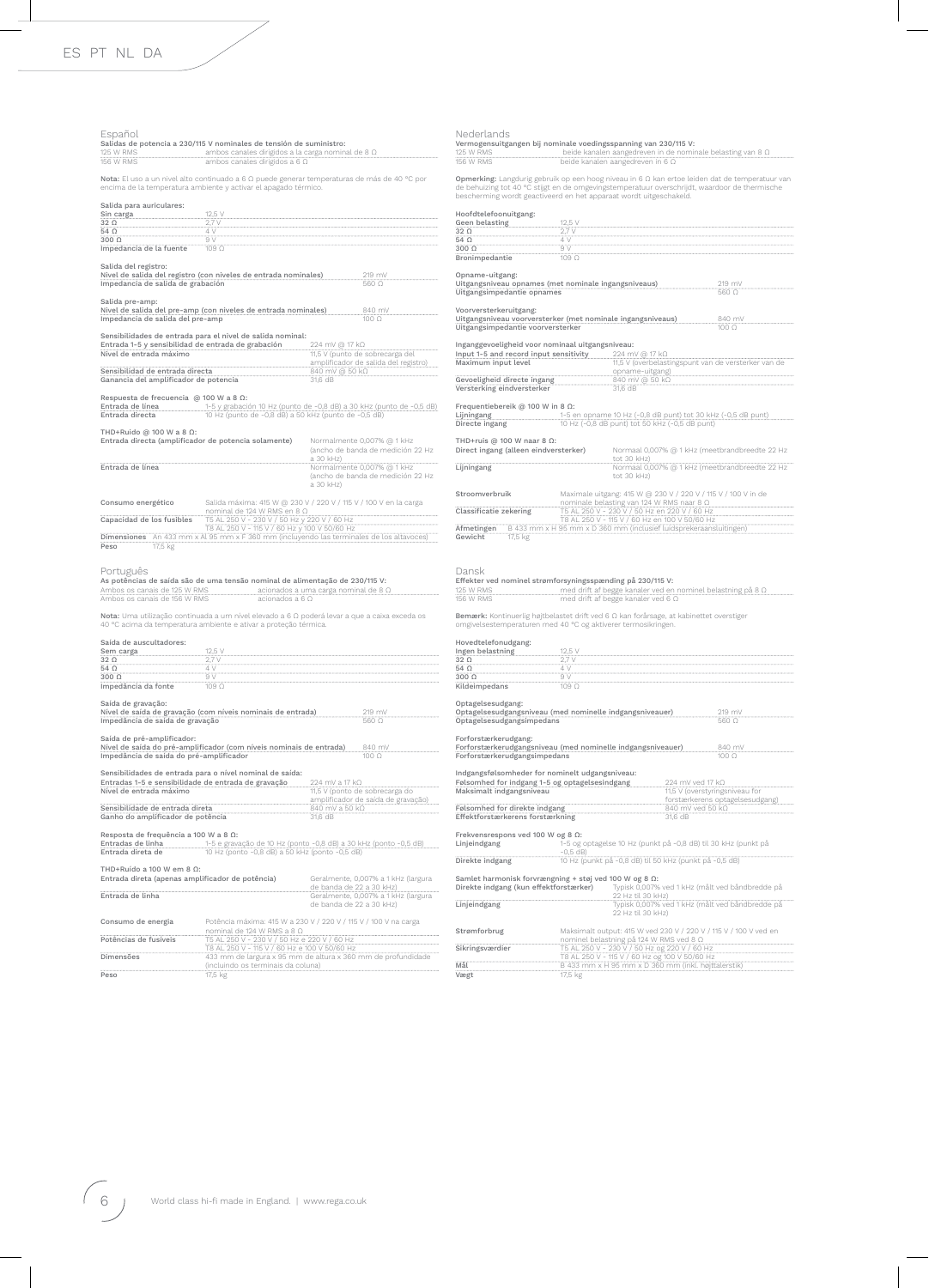#### Svenska

Uteffekter vid nominellt 230/115 V matningsspänning: nominell last på 8 Ω 125 W RMS<br>156 W RMS

Obs! Långvarig användning på hög nivå i 6 Ω kan leda till att höljet överskrider 40 °C över den omgivande temperaturen vilket aktiverar värmeavstängningen.

#### Hörlursuttag:

| Ingen belastning | 7 h |
|------------------|-----|
| $32\Omega$       | ı   |
| 54 $\Omega$      |     |
| $300 \Omega$     |     |
| Källimpedans     |     |
|                  |     |

Inspelningsutgång:<br>Inspelningsutgångsnivå (med nominella ingångsnivåer) \_\_\_ 219 mV<br>Inspelningsutgångsimpedans

#### Förförstärkarutgång:

| Forforstarkarutgang:                                          |                  |
|---------------------------------------------------------------|------------------|
| Förförstärkarutgångsnivå (med nominella ingångsnivåer) 840 mV |                  |
| Förförstärkarutgångsimpedans                                  | 100 <sub>c</sub> |

| Ingångskänslighet för nominell utgångsnivå:<br>Ingång 1-5 och inspelningsingångskänslighet | 224 mV vid 17 kΩ                   |
|--------------------------------------------------------------------------------------------|------------------------------------|
| Maximal ingångsnivå                                                                        | 11.5 V (överbelastningspunkten för |
|                                                                                            | inspelningsutgången)               |
| Direkt ingångskänslighet                                                                   | 840 mV vid 50 kO                   |
| Effektförstärkning                                                                         | 31.6 dB                            |

Frekvensrespons vid 100 W till 8 Ω:<br>Linjeingång 1-5 00<br>Direktingång 10 Hz Linjeingång 1–5 och inspelning 10 Hz (-0,8 dB punkt) till 30 kHz (-0,5 dB punkt)<br>10 Hz (-0,8 dB punkt) till 50 kHz (-0,5 dB punkt) till 50 kHz (-0,5 dB punkt)

#### THD + buller vid 100 W till 8 Ω:

| Direktingång (endast effektförstärkare) | Vanligtvis 0,007% vid 1 kHz (mätt bandbredd 22 Hz<br>till 30 kHz)  |
|-----------------------------------------|--------------------------------------------------------------------|
| Linjeingång                             | Vanligtvis 0.007% vid 1 kHz (mätt bandbredd 22 Hz<br>till 30 kHz)  |
| Energiförbrukning                       | Maximal utgång: 415 W vid 230 V/220 V/115 v/100 V till en nominell |

ng på 124 W RMS till 8 Ω Säkringsklassningar T8 AL 250 V - 115 V / 60 Hz och 100 V 50/60 Hz **Mätt** B 433 mm x H 95 mm x D 360 mm (inklusive högtalaranslutningar) **Vikt** 17,5 kg

#### Polski

wecznie<br>Moc wyjściowa przy znamionowym napięciu zasilania 230/115 V:<br>2 x 125 W RMS – przy zastosowaniu głośników o impe 2 x 125 W RMS przy zastosowaniu głośników o impedancji 8 Ω 156 W RMS przy zastosowaniu głośników o impedancji 6 Ω

Uwaga: Słuchanie muzyki na wysokim poziomie głośności przy zastosowaniu głośnikó impedancji 6 Ω może skutkować nagrzewaniem się urządzenia do temperatury ponad 40 °C wyższej od temperatury otoczenia i aktywowaniem wyłącznika termicznego.

#### Wyjście słuchawkowe:

| --<br>obciażenia  |  |
|-------------------|--|
|                   |  |
| 5A                |  |
|                   |  |
| Impedancia źródła |  |

## Wyjście nagrywania:

Poziom wyjścia nagrywania (przy znamionowych poziomach wejściowych) 219 mV Impedancja wyjścia nagrywania 560 Ω

#### Wyjście przedwzmacniacza:

i<mark>iacza</mark> (przy znamionowych poziomach wejści<br>pochlocza Poziom wyjścia przedwzmacnia<br>Impedancja wyjścia przedwzma

Zakres czułości przy znamionowych poziomach wejściowych: Czułość wejść 1–5 i wejścia nagrywania 224 mV przy 17 kΩ

| <u>Ozutoso wojso i s i wojsola naglywania</u> |                                             |
|-----------------------------------------------|---------------------------------------------|
|                                               |                                             |
| Maksymalny poziom wejściowy                   | 11,5 V (punkt przeciążenia wyjścia nagrywan |

|                        | wzmacniacza)      |
|------------------------|-------------------|
| Czułość weiścia Direct | 840 mV przy 50 kΩ |
| Wzmocnienie            | 31.6 dB           |

Pasmo przenoszenia przy 100 W (8 Ω):

| Wejścia liniowe   | 1-5 i wejście nagrywania od 10 Hz (punkt -0,8 dB) do 30 kHz (punkt |
|-------------------|--------------------------------------------------------------------|
|                   | $-0.5$ dB)                                                         |
| Wejście Direct od | 10 Hz (punkt -0,8 dB) do 50 kHz (punkt -0,5 dB)                    |

#### Zniekształcenia THD+Noise przy 100 W (8 Ω):

| Weiście Direct (tylko wzmacniacz) | Typowo 0.007% przy 1 kHz (zakres pomiaru od 22 Hz<br>do 30 kHz)  |
|-----------------------------------|------------------------------------------------------------------|
| Weiście liniowe                   | Typowo 0.007% przy 1 kHz (szerokość pasma od<br>22 Hz do 30 kHz) |

| Pobór mocy Moc maksymalna: 415 W przy 230 V / 220 V / 115 V / 100 V przy obciążeniu |
|-------------------------------------------------------------------------------------|
| znamionowym 124 W RMS $(8 \Omega)$                                                  |
| Bezpieczniki T5 AL 250 V - 230 V / 50 Hz i 220 V / 60 Hz                            |

T8 AL 250 V - 115 V / 60 Hz i 100 V Wymiary Waga 175 kg

## Safety and warranty

## English

Service

With the unit disconnected from the mains, only clean with a micro fibre cloth, (lightly damp if necessary). Do not remove any coverings; there are no user serviceable parts inside. If the unit performs erratically or emits smoke or odour, disconnect from the power supply and take it to a qualified service technician.

#### Warranty

All Rega products are covered by a lifetime warranty against manufacture defects. This warranty does not cover wear and tear. Any unauthorised modifications or failure to follow the Rega recommended guidelines may invalidate the warranty. If returning goods for inspection to your retailer, the original packaging must be used to preserve the warranty. Damage caused during transport due to incorrect packaging may invalidate your warranty. Replacement packaging is available from any Rega retailer. Your statutory rights are not affected.

#### Safety instructions

o Do not use this unit near liquids or expose to moisture.

- Do not use near sources of heat such as radiators, vents, stoves, or candles. o Bombe add near boarded on hear dark as radiately, senter, etc. etc., or danately o Ensure adequate ventilation around the product, at least 10 cm in all directions,
- and avoid placing the unit on soft surfaces such as long carpet and fabric.
- Do not open the product enclosure or force objects into openings in the unit<br>○ Place the unit on a fixed level surface where it will not fall or tip.
- o The unit should only be used in moderate climates between 5 °C (41 °F) and 35 °C (95 °F).
- Keep packaging material and small pieces out of reach of children.
- o Unplug the power supply if the unit is unused for extended periods of time.

Français

#### Service

Débranchez tout d'abord l'appareil, nettoyez-le ensuite uniquement à l'aide d'un chiffon doux à microfibres (légèrement humide si nécessaire). Ne retirez aucun couvercle ; l'appareil ne contient aucune pièce nécessitant un entretien. Si l'appareil se met à fonctionner de façon irrégulière ou à dégager de la fumée ou des odeurs, débranchez-le et faites-le inspecter par un technicien qualifié.

#### Garantie

Tous les produits Rega sont couverts par une garantie à vie contre les vices de fabrication. Cette garantie ne couvre pas l'usure normale. Si vous effectuez des modifications non autorisées ou si vous ne respectez pas les lignes directrices de Rega, vous risquez de perdre votre garantie. Si vous décidez de retourner des articles à votre revendeur à des fins d'inspection, vous devez utiliser l'emballage d'origine afin de préserver votre garantie. Les dommages causés durant le transport par un emballage inadéquat peuvent annuler votre garantie. Vous pouvez obtenir un nouvel emballage auprès de n'importe quel revendeur Rega. Vos droits statutaires ne s'en trouveront pas affectés.

#### Consignes de sécurité

- N'utilisez pas cet appareil à proximité de liquides ou dans un endroit exposé à l'humidité.
- N'utilisez pas cet appareil à proximité de sources de chaleur, telles que des radiateurs, des conduits, des poêles ou des bougies.
- Ménagez une ventilation suffisante autour du produit, au moins 10 cm de chaque côté, et évitez d'installer l'appareil sur des surfaces molles comme du tissu ou un tapis.
- N'ouvrez pas le boîtier du produit et n'insérez aucun objet de force dans les ouvertures que présente l'appareil.
- Installez l'appareil sur une surface plane et fixe où il ne risque pas de tomber ou de se renverser.
- L'appareil doit être utilisé sous des températures tempérées, entre 5 °C (41 °F) et 35 °C (95 °F).
- Veuillez conserver le matériel d'emballage et les petites pièces hors de portée des enfants.
- Débranchez l'appareil de la prise de courant si vous ne l'utilisez pas pendant de longues périodes.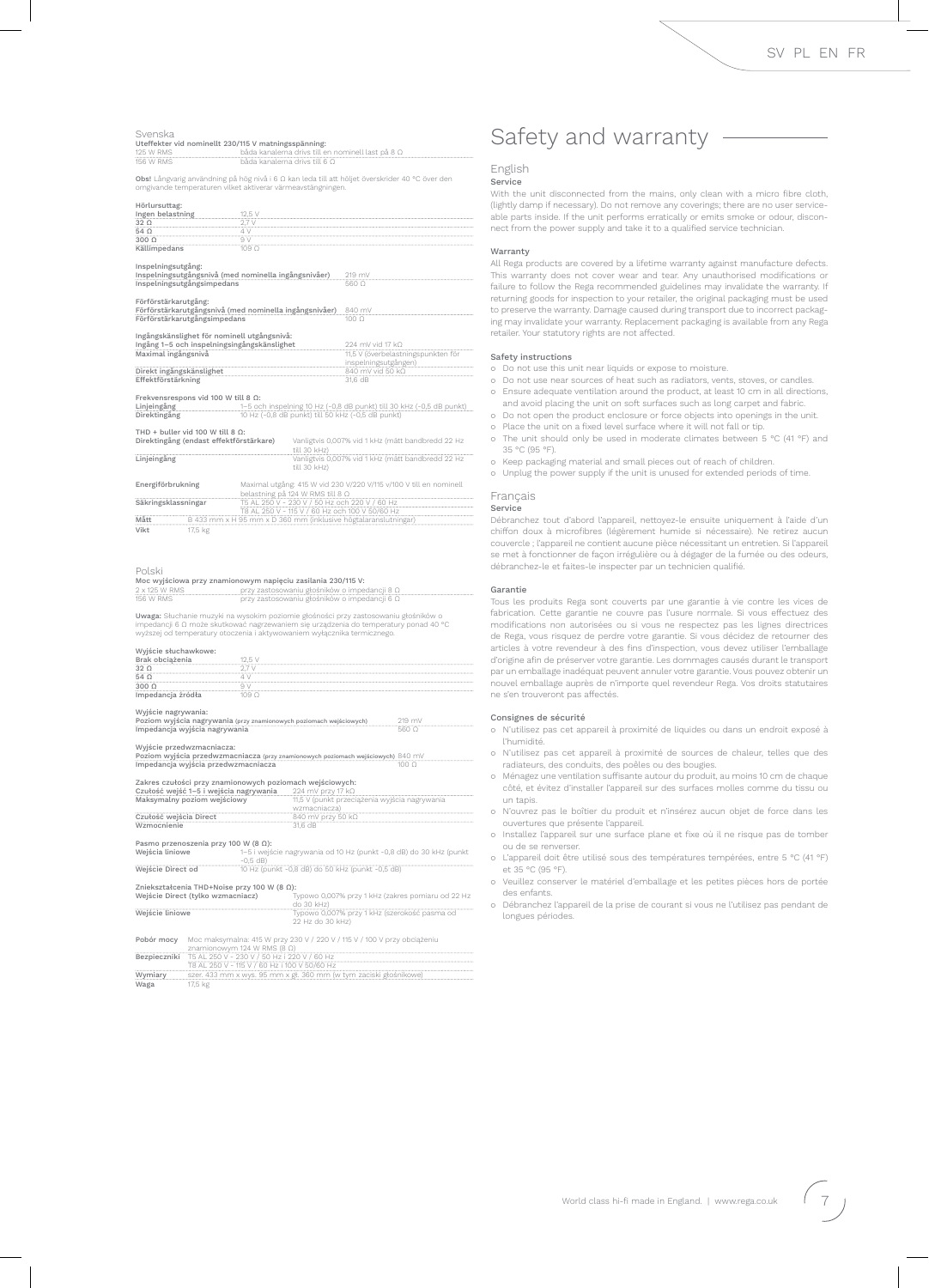## Deutsch

#### Service

Das Gerät von der Stromversorgung trennen und nur mit einem Mikrofasertuch reinigen (leicht angefeuchtet, falls erforderlich). Nehmen Sie keine Abdeckungen ab. Es sind keine Teile enthalten, die vom Benutzer gewartet werden müssen. Läuft das Gerät unregelmäßig oder entweicht Rauch oder ein Geruch, trennen Sie die Netzversorgung und bringen Sie die Anlage zu einem qualifizierten Service-Techniker.

#### Garantie

Sämtliche Rega-Produkte verfügen über eine lebenslange Garantie auf Fabrikationsfehler. Diese Garantie gilt nicht für normale Abnutzungserscheinungen. Nicht autorisierte Änderungen oder ein Nichtbefolgen der empfohlenen Rega-Richtlinien können zum Verfall der Garantieleistung führen. Wenn Sie Ihrem Händler Waren zur Prüfung senden, muss die Original-Verpackung verwendet werden, damit die Garantieleistung gewährleistet bleibt. Transportschäden aufgrund von unsachgemäßer Verpackung könnten zum Erlöschen Ihrer Garantie führen. Eine Ersatzverpackung ist bei jedem Rega-Händler erhältlich. Ihre gesetzlichen Rechte werden nicht eingeschränkt.

#### Sicherheitsanweisungen

- Dieses Gerät weder in der Nähe von Flüssigkeiten verwenden, noch Feuchtigkeit aussetzen.
- Nicht in der Nähe von Hitzequellen, wie Heizkörpern, Lüftungsschlitzen, Öfen oder Kerzen verwenden.
- Sorgen Sie für eine geeignete Luftzufuhr rund um das Produkt, mindestens 10 cm in alle Richtungen, und vermeiden Sie es, das Gerät auf weiche Oberflächen zu stellen, wie auf lange Teppiche oder Stoffe.
- Das Produktgehäuse nicht öffnen und keine Gegenstände mit Gewalt in die Öffnungen des Gerätes stecken.
- Das Gerät auf eine stabile ebene Oberfläche stellen, wo es nicht herunterfallen oder umkippen kann.
- Verwenden Sie das Gerät nur in gemäßigten Klimazonen zwischen 5 °C (41 °F) und 35 °C (95 °F).
- Das Verpackungsmaterial und kleine Bestandteile außerhalb der Reichweite von Kindern aufbewahren.
- Den Netzstecker ziehen, falls das Gerät über einen längeren Zeitraum nicht verwendet wird.

## Italiano

## Manutenzione

Con l'apparecchio scollegato dalla presa di corrente, pulire usando semplicemente un panno in microfibra (leggermente inumidito se necessario). Non smontare l'involucro: all'interno non vi sono parti a cui l'utente possa fare la manutenzione. Se l'apparecchio funziona in modo irregolare o emette fumo o odore, scollegare l'alimentazione e portarlo da un tecnico qualificato.

#### Garanzia

Tutti i prodotti Rega sono coperti da una garanzia a vita contro i difetti di fabbricazione. Questa garanzia esclude l'usura. Le modifiche non autorizzate o il mancato rispetto delle linee guida raccomandate da Rega possono invalidare la garanzia. Se l'apparecchio viene rimandato al rivenditore per l'ispezione, deve essere utilizzato l'imballaggio originale per preservare la garanzia. I danni provocati durante il trasporto dovuti a un imballaggio inadatto possono invalidare la garanzia. Imballaggi sostitutivi sono disponibili presso qualsiasi rivenditore Rega. Sono fatti salvi i diritti di legge del consumatore.

#### Istruzioni di sicurezza

- Non usare l'apparecchio nelle vicinanze di liquidi e non esporto all'umidità.
- Non usare nelle vicinanze di fonti di calore come radiatori, bocchette di aerazione, stufe o candele.
- Assicurare un'adeguata ventilazione intorno al prodotto, lasciando uno spazio di almeno 10 cm in tutte le direzioni ed evitare di posizionare l'apparecchio su superfici non rigide come tappeti e tessuti.
- Non aprire l'involucro del prodotto e non forzare oggetti al suo interno.
- Posizionare l'apparecchio su una superficie piana da cui non possa cadere o rovesciarsi.
- L'apparecchio deve essere utilizzato unicamente in climi moderati, a temperature comprese fra 5 °C e 35 °C. ○ Tenere il materiale dell'imballaggio e le parti minute lontano dalla portata dei
- bambini.
- Staccare l'apparecchio dalla presa se non lo si utilizza per periodi di tempo prolungati.

#### Español Mantenimiento

Limpiar solamente con un paño de microfibra (ligeramente humedecido, de ser necesario) con la unidad desconectada de la red. No retire ninguna cubierta, no hay piezas que requieran mantenimiento por parte del usuario en el interior. Si la unidad tiene un rendimiento errático o emite humos u olores, desconéctela de la fuente de alimentación y llévela a un servicio técnico cualificado.

#### Garantía

Todos los productos de Rega están cubiertos por una garantía de por vida contra defectos de fabricación. Esta garantía no cubre el desgaste. La garantía puede quedar invalidada si no se siguen las directrices recomendadas por Rega o si se realizan modificaciones no autorizadas. Si se devuelve la mercancía al proveedor para su inspección, se debe usar el embalaje original para conservar la garantía. Los daños causados durante el transporte debidos a un embalaje incorrecto pueden invalidar la garantía. Cualquier distribuidor de Rega tiene disponibles embalajes de repuesto. Sus derechos legales no se ven afectados.

#### Instrucciones de seguridad

- 
- No utilice esta unidad cerca de líquidos ni la exponga a la humedad. No la emplee cerca de fuentes de calor como radiadores, respiraderos, estufas o velas.
- Asegúrese de que el producto tiene suficiente espacio alrededor para su ven-tilación, al menos 10 cm en cada dirección, y evite colocarlo sobre superficies blandas como telas o alfombras grandes.
- No abra la carcasa del producto ni introduzca objetos a la fuerza en las aberturas de la unidad.
- Coloque la unidad en una superficie fija y nivelada donde no sea posible que se caiga o se vuelque.
- La unidad solamente se debe utilizar en climas moderados entre 5 °C (41 °F) y 35 °C (95 °F).
- Mantenga el material de embalaje y las piezas pequeñas fuera del alcance de los niños.
- Desenchufe la fuente de aliment.

#### Português Serviço

Com o gira-discos desligado, utilize um pano de microfibras (ligeiramente húmido, se necessário). Não remova as tampas que estão fixas na base inferior do gira-discos; não existem peças no interior que necessitem de manutenção por parte do utilizador. Se o gira-discos apresentar um funcionamento irregular ou emitir fumo ou odor, desligue-o da corrente e contacte o serviço de assistência da Audio Team.

#### Garantia

Todos os produtos Rega estão cobertos por uma garantia contra defeitos de fabrico. Esta garantia não cobre alterações não autorizadas no gira-discos ou danos provocados pela não observância das recomendações indicadas neste manual. No caso do envio do gira-discos para verificação, o mesmo deve ser devidamente embalado utilizando a embalagem original. Os danos causados durante o transporte devidos a mau acondicionamento ou à utilização de uma embalagem não adequada, podem invalidar a garantia.

#### Instruções de segurança

rante longos períodos de tempo.

- Não use esta unidade perto de líquidos ou não a exponha à humidade ○ Não o exponha a fontes de calor, tais como, radiadores, aberturas de ventilação, fogões ou velas.
- Assegure uma ventilação adequada à volta do gira-discos, pelo menos 10 cm em todas as direções, e evite colocar o gira-discos em superfícies macias, como carpetes e tecidos.
- o Não remova as tampas que estão fixas na base inferior do gira-discos. ○ Coloque o gira-discos numa superfície estável e nivelada, de forma a que não caia.
- O gira-discos só deve ser usado em climas moderados entre 5 °C e 35 °C. o Mantenha o material da embalagem e as peças pequenas fora do alcance das
- crianças. ○ Desligue o transformador de alimentação se o gira-discos não for utilizado du-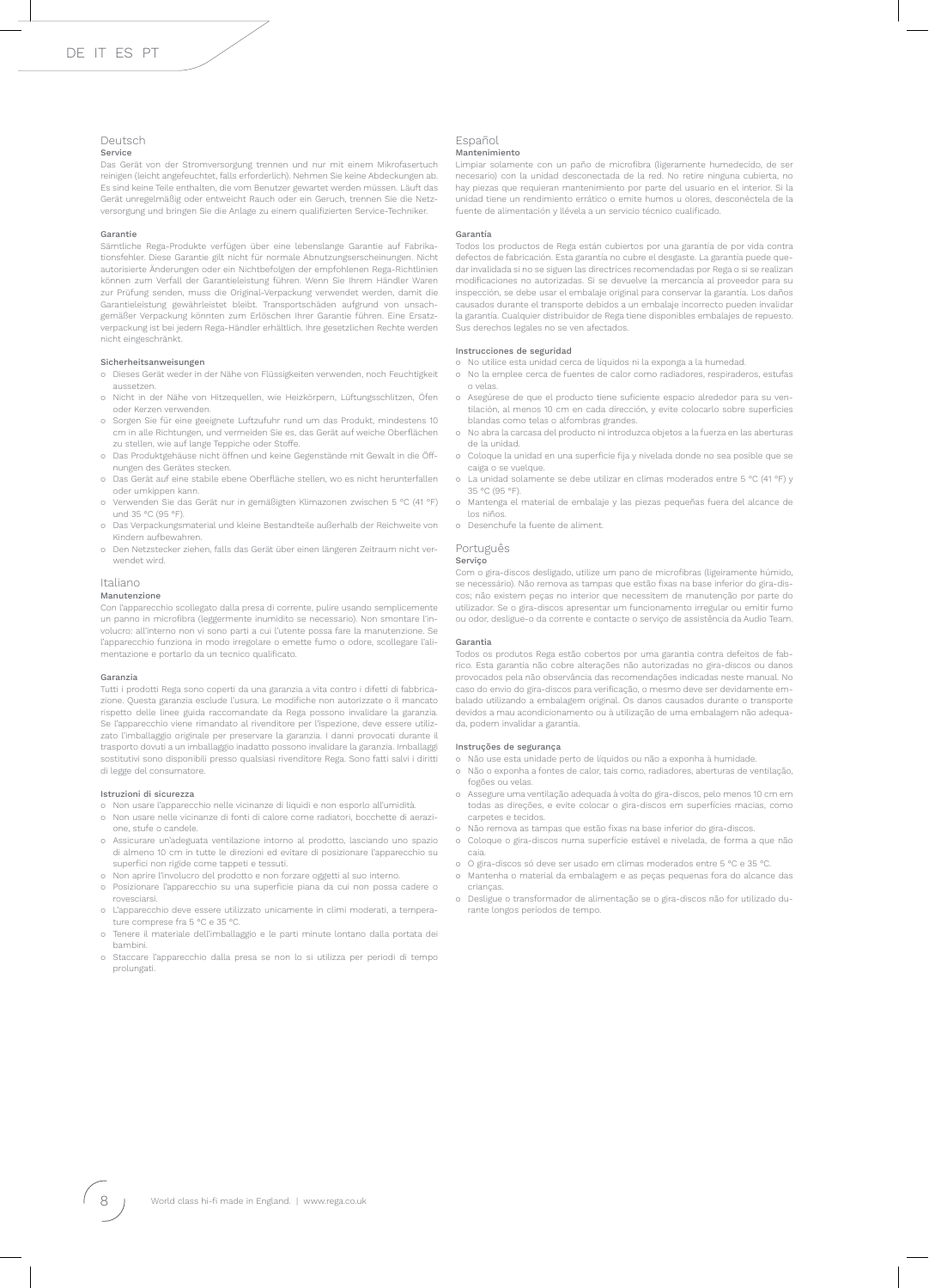#### Nederlands

#### Onderhoud

Koppel het apparaat altijd los van de stroomvoorziening alvorens onderhoud te plegen. Reinig het apparaat met een microvezeldoekje (licht vochtig, indien nodig). Verwijder nooit de behuizing of andere beschermende onderdelen; er bevinden zich aan de binnenzijde geen onderdelen waar door de gebruiker onderhoud aan kan worden gepleegd. Als het apparaat onbetrouwbaar functioneert of er rook of nare geurtjes vrijkomen tijdens het gebruiken ervan, koppel het dan onmiddellijk los van de voeding en breng het apparaat naar een erkende dealer.

#### Garantie

Alle producten van Rega worden geleverd met een levenslange garantie tegen fabricagefouten. Normale slijtage valt niet onder deze garantie. De garantie kan vervallen indien er niet-goedgekeurde wijzigingen worden aangebracht aan het apparaat of zich problemen voordoen als gevolg van het niet opvolgen van de richtlijnen van Rega. Indien u het apparatuur terugstuurt naar de verkopende partij, dient u de oorspronkelijke verpakking te gebruiken om de garantie te behouden. Schade die tijdens transport wordt veroorzaakt door onjuiste verpakking, kan uw garantie ongeldig maken. Een vervangende verpakking is verkrijgbaar bij de verkooppunten van Rega. Uw wettelijke rechten worden niet beïnvloed.

#### Veiligheidsinstructies

○ Houd het apparaat uit de buurt van vloeistoffen en vocht.

- Houd het apparaat uit de buurt van hittebronnen zoals radiatoren, ontluchtingsroosters, ovens of kaarsen.
- Gebruik het product alleen in ruimtes met voldoende ventilatie en zorg ervoor dat er tenminste 10 cm ruimte vrij blijft aan alle zijden van het apparaat.
- o Zet het apparaat niet op zachte oppervlakken, zoals hoogpolig tapijt en andere weefsels.
- Verwijder de behuizing van het apparaat niet en steek geen objecten in of door de openingen van het apparaat.
- Plaats het apparaat op een stabiel en vlak oppervlak waar het niet van af kan vallen of kan kantelen.
- o Het apparaat moet alleen worden gebruikt in een gematigd klimaat met een temperatuur tussen 5 °C en 35 °C.
- Houd het verpakkingsmateriaal en kleine onderdelen uit de buurt van kinderen. ○ Koppel het apparaat los van de voeding als het gedurende een langere periode niet zal worden gebruikt.

#### Dansk

#### Service

Rengør kun pladespilleren med en mikrofiberklud (let fugtig om nødvendigt) med strømforsyningen frakoblet. Fjern ingen af beklædningerne. Der er ingen indvendige dele, som kan repareres af brugeren. Hvis pladespilleren spiller ujævnt eller udleder røg eller lugt, skal strømforsyningen frakobles, og pladespilleren skal indleveres til en kvalificeret servicetekniker.

#### Garanti

Alle Rega-produkter er dækket af en levetidsgaranti mod fremstillingsfejl. Denne garanti dækker ikke slid. Enhver uautoriseret ændring eller manglende overholdelse af de Rega-anbefalede retningslinjer ugyldiggør garantien. Hvis pladespilleren indleveres til forhandleren til eftersyn, skal den originale emballage bruges for at bevare garantiens gyldighed. Beskadigelser under

transport som følge af forkert emballering kan gøre garantien ugyldig. Erstatningsemballage kan fås fra enhver Rega-forhandler. Dine lovfæstede rettigheder påvirkes ikke.

#### Sikkerhedsanvisninger

- Brug ikke pladespilleren i nærheden af væsker, og udsæt den ikke for fugt.
- o Brug ikke pladespilleren i nærheden af varmekilder som radiatorer, ventilationsriste, komfurer eller stearinlys.
- Sørg for tilstrækkelig ventilation omkring pladespilleren mindst 10 cm i alle retninger, og undgå at placere pladespilleren på et blødt underlag som tæpper og stof.
- Åbn ikke pladespillerens beklædninger, og før ikke genstande ind i pladespillerens åbninger.
- Placer pladespilleren på et fast, jævnt underlag, hvor den ikke vil falde eller vippe.
- Pladespilleren bør kun anvendes i moderate klimaer mellem 5 °C og 35 °C.
- Hold emballagematerialet og små dele væk fra børn.
- Frakobl strømforsyningen, hvis pladespilleren ikke bruges i længere tid.

## Svenska

#### Service

Med kontakten utdragen ur vägguttaget, rengör endast enheten med en mikrofibertrasa (lätt fuktad om det behövs). Öppna inga höljen – det finns inga delar som kan underhållas av användaren. Om enheten fungerar oregelbundet eller om det kommer rök ur eller det lukter från den ska man ta ut den ur nätaggregatet och ta med enheten till en kvalificerad servicetekniker.

#### Garanti

Samtliga Rega-produkter omfattas av en livstidsgaranti mot tillverkningsfel. Garantin gäller inte för normalt slitage. Alla obehöriga ändringar eller underlåtenhet att följa rekommenderade riktlinjer från Rega kan leda till att garantin upphör att gälla. Vid retur av varor till återförsäljaren för inspektion måste originalförpackningen användas för att garantin ska gälla. Skador som uppstår vid transport på grund av felaktig förpackning kan göra din garanti ogiltig. Ersättningsförpackningar finns hos alla Rega-återförsäljare. Dina lagenliga konsumenträttigheter påverkas inte.

#### Säkerhetsanvisningar

- Använd inte enheten i närheten av vätska eller där den kan utsättas för fukt.
- Använd den inte i närheten av värmekällor som element, värmeventiler, spisar eller stearinljus.
- Se till att produkten har god ventilation med minst 10 cm fritt utrymme på alla sidor, samt undvik att placera enheten på ett mjukt underlag som tjocka mattor eller tyger.
- Öppna inte produktens hölje eller tvinga in föremål i enhetens öppningar.
- Placera enheten på en stadig, plan yta där den inte kan ramla ner eller falla omkull.
- Enheten ska endast användas i måttliga klimat mellan 5 °C (41 °F) och 35 °C (95 °F).
- Håll förpackningsmaterial och smådelar utom räckhåll för barn. ○ Koppla bort nätaggregatet om enheten inte ska användas under en längre period.

#### Polski

#### Serwis

Po odłączeniu urządzenia od zasilania sieciowego wyczyścić je ściereczką z mikrofibry (w razie potrzeby lekko zwilżoną). Nie wolno zdejmować osłon. Urządzenie nie zawiera żadnych części, które mogą być konserwowane przez użytkownika. Jeśli urządzenie działa nieprawidłowo lub wydziela dym lub nieprzyjemny zapach, należy odłączyć je od zasilacza i przekazać wykwalifikowanemu technikowi serwisowemu.

#### Gwarancja

Wszystkie produkty firmy Rega są objęte wieczystą gwarancją w odniesieniu do wad produkcyjnych. Gwarancja ta nie obejmuje normalnego zużycia. Wszelkie nieupoważnione modyfikacje lub nieprzestrzeganie zaleceń firmy Rega mogą spowodować unieważnienie gwarancji. W celu zachowania gwarancji, zwracając towary do sprzedawcy detalicznego należy użyć oryginalnego opakowania. Uszkodzenia powstałe podczas transportu spowodowane użyciem nieodpowiedniego opakowania mogą spowodować unieważnienie gwarancji. Opakowania zastępcze są dostępne u sprzedawców detalicznych firmy Rega. Powyższe nie ogranicza praw ustawowych konsumenta.

#### Instrukcje bezpieczeństwa

- Nie używać urządzenia w pobliżu cieczy i wystawiać go na działanie wilgoci. Nie używać go w pobliżu źródeł ciepła takich, jak grzejniki, odpowietrzniki, piece
- lub świece. ○ Zapewnić odpowiednią wentylację wokół produktu, osiąganą dzięki odstępom wynoszącym co najmniej 10 cm we wszystkich kierunkach.
- Unikać umieszczania urządzenia na miękkich powierzchniach, takich jak długie
- dywany oraz tkaniny. Nie otwierać obudowy urządzenia ani wciskać do jego otworów żadnych przedmiotów.
- Umieścić urządzenie na twardej, równej powierzchni, z której nie może spaść ani przewrócić się.
- Urządzenia można używać wyłącznie w umiarkowanych warunkach kli-matycznych, w temperaturach od 5 °C do 35 °C (od 41 °F do 95 °F).
- Opakowanie i małe elementy przechowywać w miejscach niedostępnych dla dzieci.
- Jeśli urządzenie ma pozostawać nieużywane przez dłuższy czas, odłączyć zasilacz.